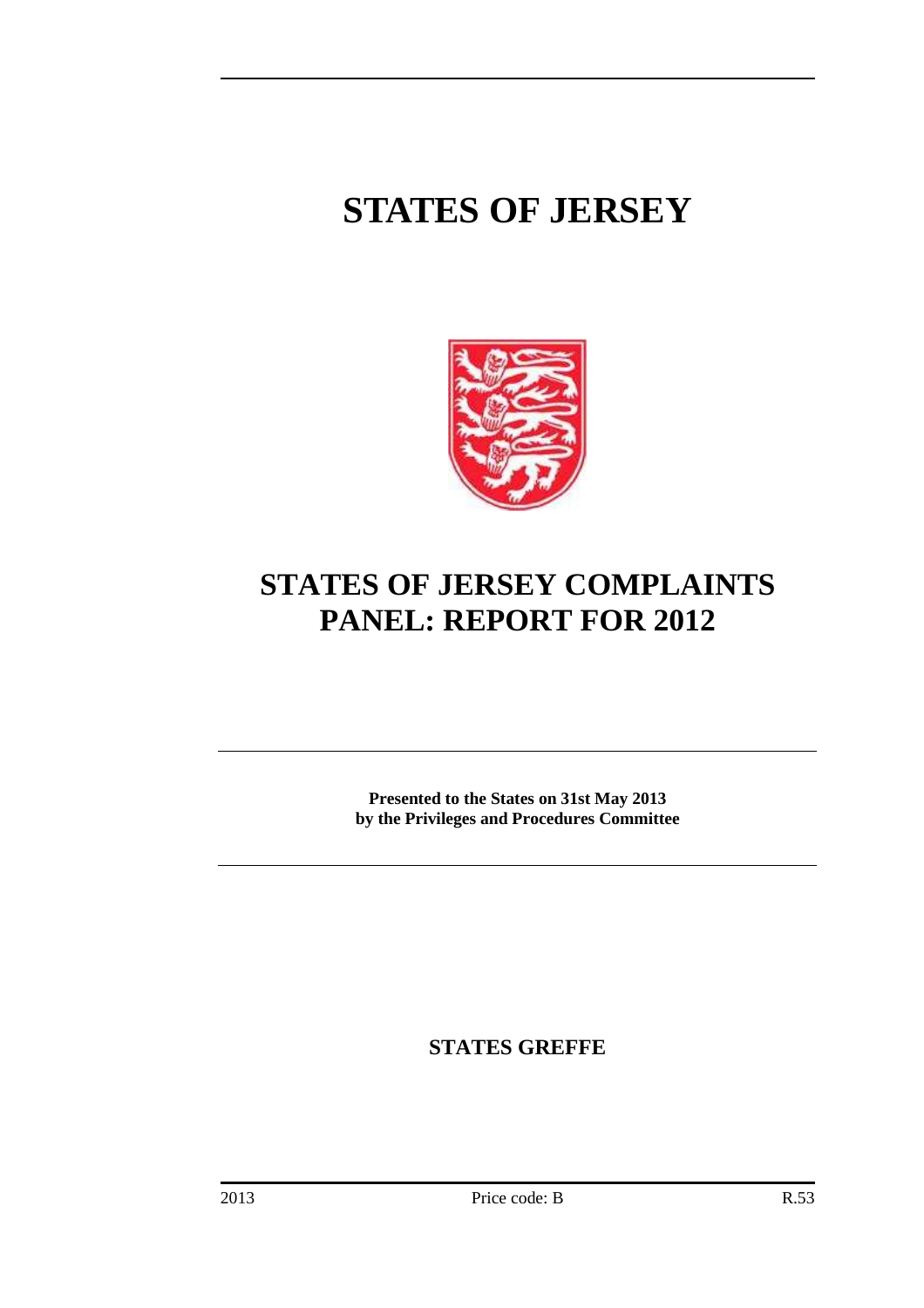#### **Chairman's Foreword**

The Privileges and Procedures Committee is pleased to present the report of the States of Jersey Complaints Panel for 2012, and would like to place on record its thanks to the Chairman, Deputy Chairmen and all of the members of the Panel (listed below) for their honorary work dealing with complaints during this period. 2012 saw several new faces joining the Panel following the retirement of the Chairman, Mrs. Carol Canavan, and Mr. David Watkins, Mrs. Mary Le Gresley and Mr. Tom Perchard, who had all completed many years as members of the Board. The Committee wishes to pay tribute to their dedication and willingness to serve the community and thanks the new members for giving their time freely to undertake this important work.

On 17th July 2012, the States, in accordance with Article 5(2) of the Administrative Decisions (Review) (Jersey) Law 1982, appointed the following persons as members of the States of Jersey Complaints Panel, from whom members of Complaints Boards can be drawn, for the following periods  $(P.64/2012 \text{ refers}) -$ 

#### **Chairman**

Advocate Richard John Renouf (3 years)

#### **Deputy Chairmen**

 Mr. Nigel Peter Edgar Le Gresley (3 years) Miss Christine Vibert (18 months)

#### **Members**

- Mr. John Geoffrey Davies (12 months)
- Mr. Christopher Beirne (3 years)
- Mr. Robert Frederick Bonney (3 years)
- Mr. Frank Dearie (3 years)
- Mr. Stephen William Platt (3 years)
- Mr. John Frederick Mills C.B.E. (3 years)
- Mr. Graeme George Marett (3 years)
- Mr. Patrick David McGrath (3 years)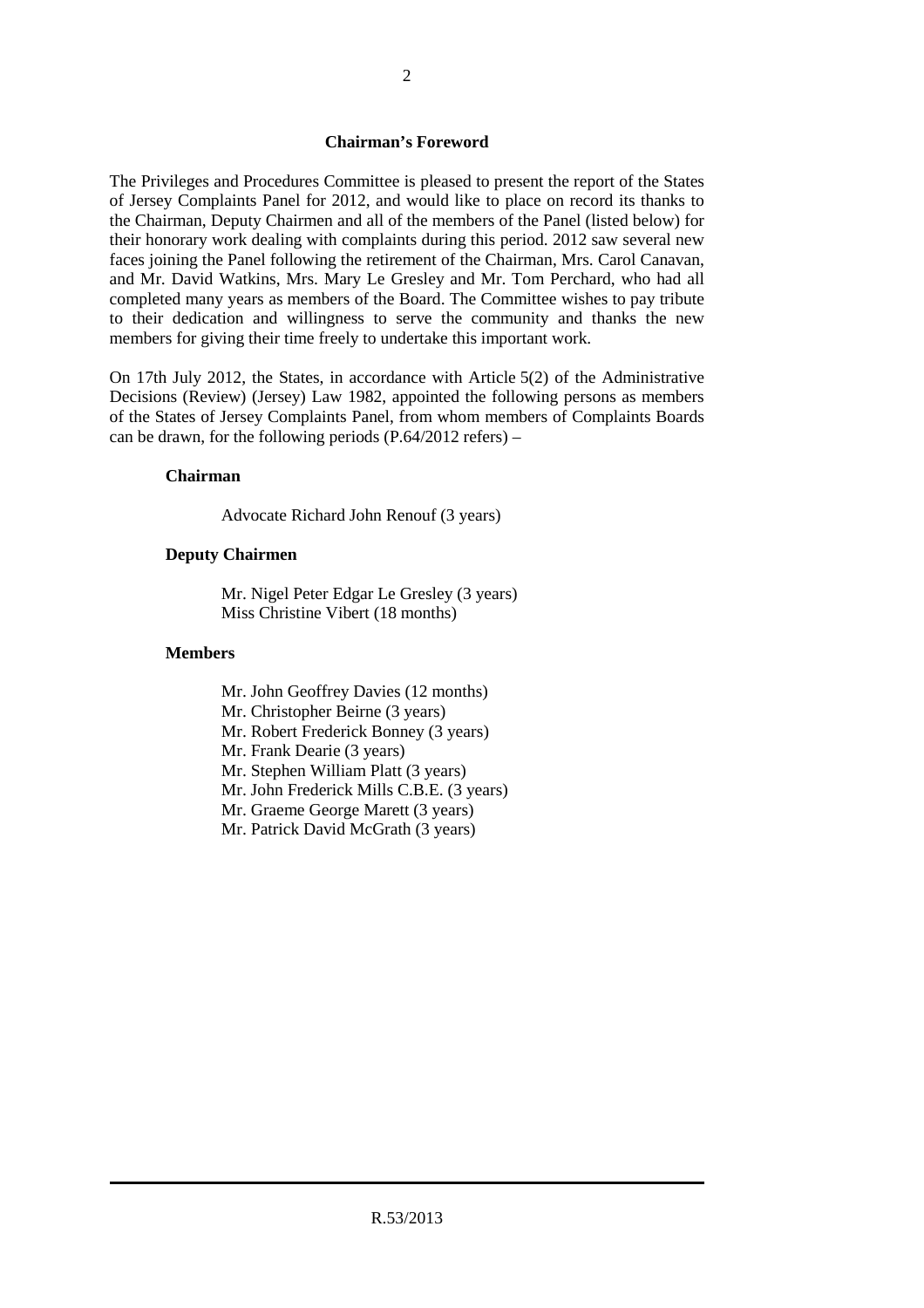# **ADMINISTRATIVE DECISIONS (REVIEW) (JERSEY) LAW 1982: REPORT OF THE STATES OF JERSEY COMPLAINTS BOARD FOR 2012**

**\_\_\_\_\_\_\_\_\_\_\_\_** 

Dear Chairman,

I have pleasure in forwarding to you the report for 2012, which also includes the resolution of matters outstanding as at the end of 2011. The following statistics show the work undertaken by the Administrative Appeals Panel during this period –

|                                                 |   | Request<br>for<br>hearing<br>refused/<br>withdrawn | <b>Hearings</b><br>held | Ministers'<br>decisions<br>upheld | Complaint<br>upheld | <b>Informal</b><br>Resolution | Reports<br>to<br><b>States</b> | Complaints<br>carried<br>forward |
|-------------------------------------------------|---|----------------------------------------------------|-------------------------|-----------------------------------|---------------------|-------------------------------|--------------------------------|----------------------------------|
| Complaints<br>received<br>2012                  | 7 | 4                                                  | 1                       | $\boldsymbol{0}$                  |                     | $\overline{2}$                | 1                              |                                  |
| Complaints<br>carried<br>forward<br>from $2011$ | ı |                                                    |                         |                                   |                     | 1                             |                                |                                  |

There were 7 new complaints received during 2012, but only one hearing was convened. This was chaired by the Chairman, and the complaint was upheld by the Panel and a report subsequently presently to the States Assembly (R.102/2012). One complaint was carried forward into 2013. The Board regrets that the Education, Sport and Culture Department did not feel able to follow the recommendations of the Board and improve its appeals system to meet well-established standards of best practice in this area.

The Board noted that, unlike previous years where the complaints appeared to centre on the decisions of the Minister for Planning and Environment, the complaints received in 2012 related to decisions made by a variety of Ministers. However, the majority were considered not to relate to matters of maladministration and therefore did not justify hearings being convened by a Panel.

The Board wishes to express its thanks to the Greffier of the States and his staff, who provide efficient and professional administrative and advisory support to the Panels.

Advocate Richard Renouf Chairman, Complaints Panel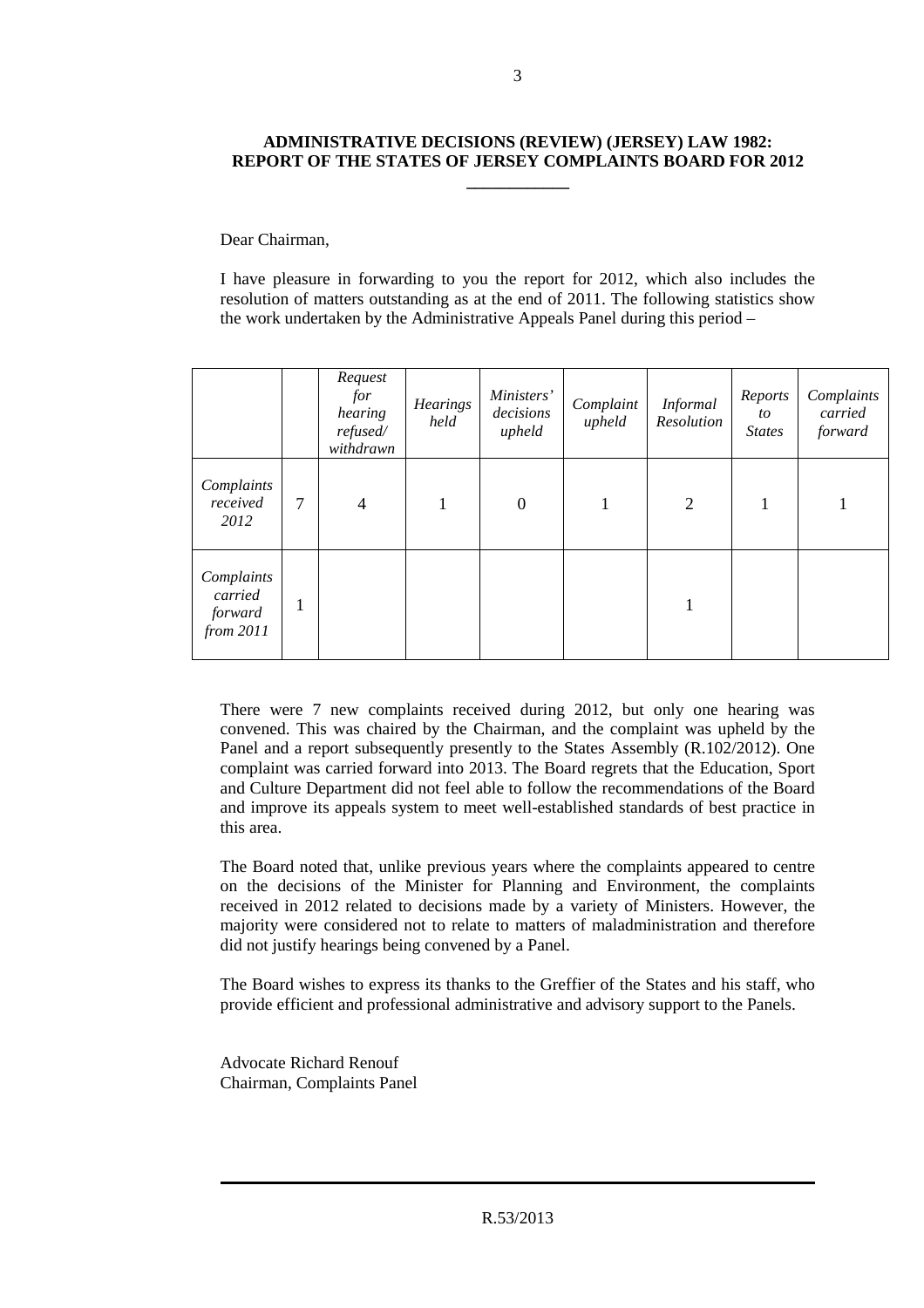# **THE FOLLOWING IS A SUMMARY OF THE OUTCOME OF THE COMPLAINTS WHICH WERE OUTSTANDING IN THE 2011 ANNUAL REPORT AND OF NEW COMPLAINTS RECEIVED IN 2012 –**

## **Outcome of complaints that were outstanding at the end of 2011 and which were referred to in the Annual Report for 2011 (R.67/2012) –**

# (i) **1386.2.1.20(1)**

A statement of complaint was received on 22nd December 2011 relating to the failure of the Minister for Treasury and Resources to respond to a request to publish information under the Code of Practice on Access to Information.

A request for a résumé was sent to the Minister for Treasury and Resources and the Treasury Department on 23rd December 2011, and the matter was referred to the Chairman, who was conflicted. The matter was then referred to one of the Deputy Chairmen on 6th February 2012. Following the intervention of the Panel, the Minister, having requested sight of the report himself, concluded that a redacted version could be prepared and issued to the complainant. The issue was therefore resolved.

## **Outcome of complaints received during 2012**

## **(a) 1386.2.1.2(313)**

A statement of complaint was received on 25th April 2012 relating to a decision of the Minister for Planning and Environment in respect of the refusal of a Planning application to remove conditions  $(1(ii))$  – maintenance of play equipment; and  $(7)$  – provision of play equipment of Permit P/2005/174 and vary requirement of a planning obligation to the provision of the children's playground to serve the development at Clos Lemprière, Rue du Maupertuis, St. Clement.

A résumé was received from the Minister for Planning and Environment and the Planning and Environment Department on 11th May 2012, and the matter was referred to the Chairman, who attempted to resolve the matter informally. A meeting was subsequently arranged between the complainant and the Minister for Planning and Environment, and the appeal was resubmitted for his review. The Department has been discussing possible alternatives for the site at Clos Lemprière with the applicants, and this has now culminated in the submission of a new planning application for a different proposal.

## **(b) 1386.1.1.3(18)**

A statement of complaint was received on 28th May 2012 relating to a decision of the Minister for Education, Sport and Culture in respect of the Primary to Secondary transfer of a child to Haute Vallée School against the preferred parental option of Les Quennevais School.

A request for a résumé was sent to the Minister for Education, Sport and Culture and the Education, Sport and Culture Department, and was received on 13th June 2012. Following consideration of the matter by the Chairman, a Board was convened on 26th July 2012.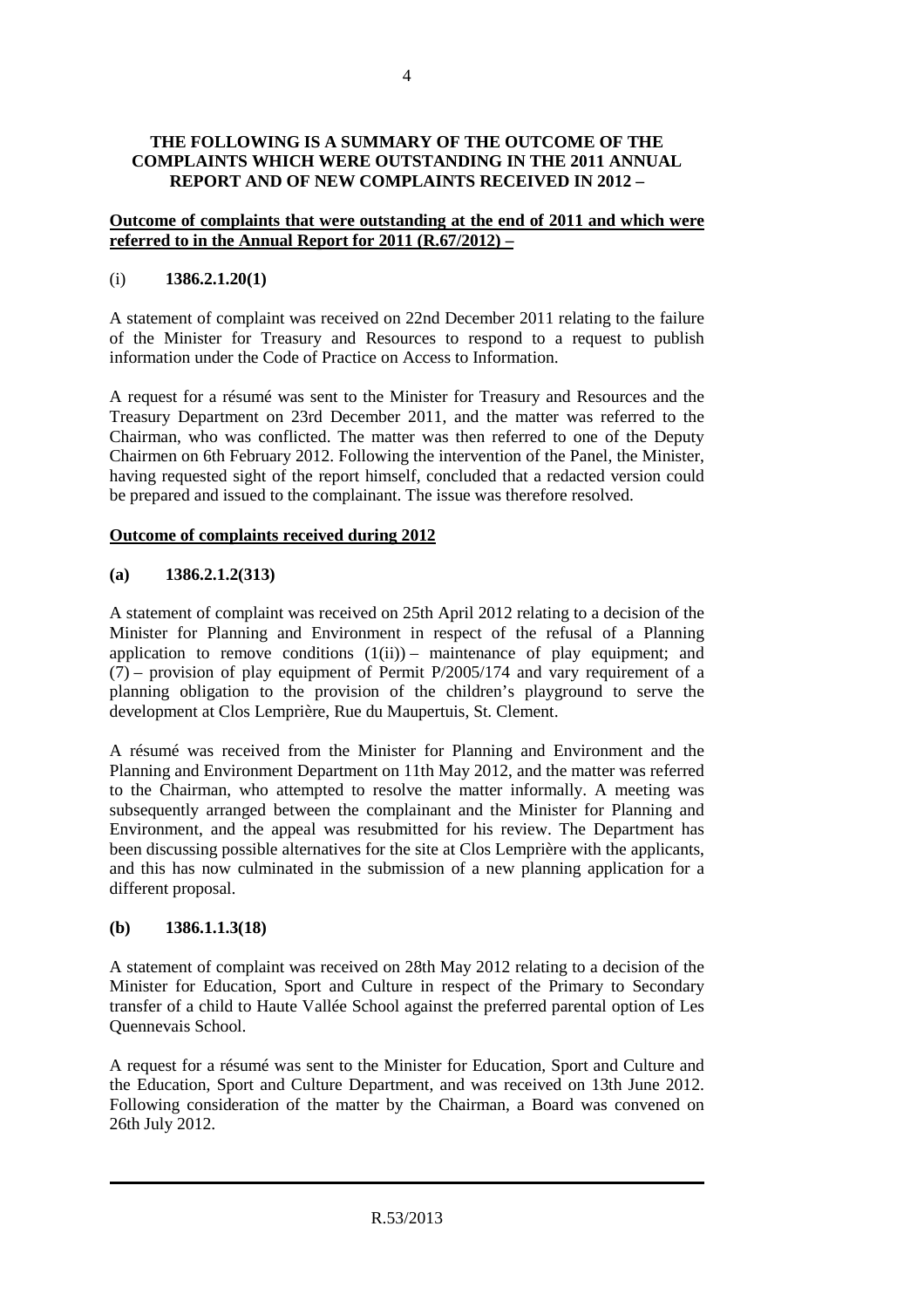The Board, having carefully reviewed the decision made by the Minister for Education, Sport and Culture concluded, in accordance with Article 9(2)(b) and (e) of the Administrative Decisions (Review) (Jersey) Law 1982, that the failure of the Minister to provide an impartial hearing to the Complainants was unjust and contrary to the generally accepted principles of natural justice. The Board also concluded that the failure to give due and proper consideration to the child's best interests, including the supporting views of his head-teacher and class teacher, gave rise to a risk that the decision could not have been made by a reasonable body of persons after proper consideration of the facts, contrary to Article 9(2)(d) of the Law.

The Board acknowledged and appreciated the difficulties faced by the Minister and the Department in ensuring an efficient education provision and use of resources whilst balancing the wishes of parents. However, the Board considered that the policy applied to the allocation of out-of-catchment secondary places should primarily uphold the principle of parental choice enshrined in the Education (Jersey) Law 1999, particularly where that choice had been made in the best interests of the child.

The Board, mindful that the new school year was imminent, invited the Minister to reconsider the complainants' application and to liaise with the Department to review more fully what was in the child's best interests, giving due and proper consideration to the views expressed within the documents submitted by his current school, and noting the complainants' expressed intention to move back within the catchment area within the year at termination of their present lease. The findings were presented to the States Assembly on 13th August 2012 (R.102/2012). The Minister for Education, Sport and Culture responded on 7th September 2012 and, although he did not accept the conclusion reached by the Board, he decided to grant the application for the child to transfer to Les Quennevais School (R.108/2012 refers).

## **(c) 1386.2.1.2(314)**

A statement of complaint was made on 13th July 2012 against the Minister for Planning and Environment regarding the delay in resolving a claim for compensation in relation to a planning application in respect of the former Mont de la Rocque Hotel, St. Brelade.

A résumé from the Minister for Planning and Environment and the Planning and Environment Department was received on 30th July 2012 and forwarded to the Chairman, who was conflicted, and therefore the matter was redirected to one of the Deputy Chairmen. After consideration of the matter, she concluded that the circumstances of the complaint justified review, but not on the grounds submitted. She contended that it was not in the remit of the Complaints Panel to be able to rule on the actual value of any compensation, but if he wished to limit the application to the question of the reasonableness of the proposed interest payment calculation, bearing in mind the time delays that had occurred, then a Board was recommended. This was not accepted by the complainant. The Deputy Chairman attempted an informal resolution and met with officers at the Planning and Environment Department to discuss the situation. A compensation sum was then offered to the complainant. The Deputy Chairman then met with 2 of the longest-serving Members of the Board to discuss the case, as she was leaving the Island until Christmas and therefore needed to hand over the case to one of them to Chair. The 3 Board members were in full agreement that there would be no merit in prolonging the process by holding a hearing, as the eventual outcome would be the same. Furthermore, any hearing could only address the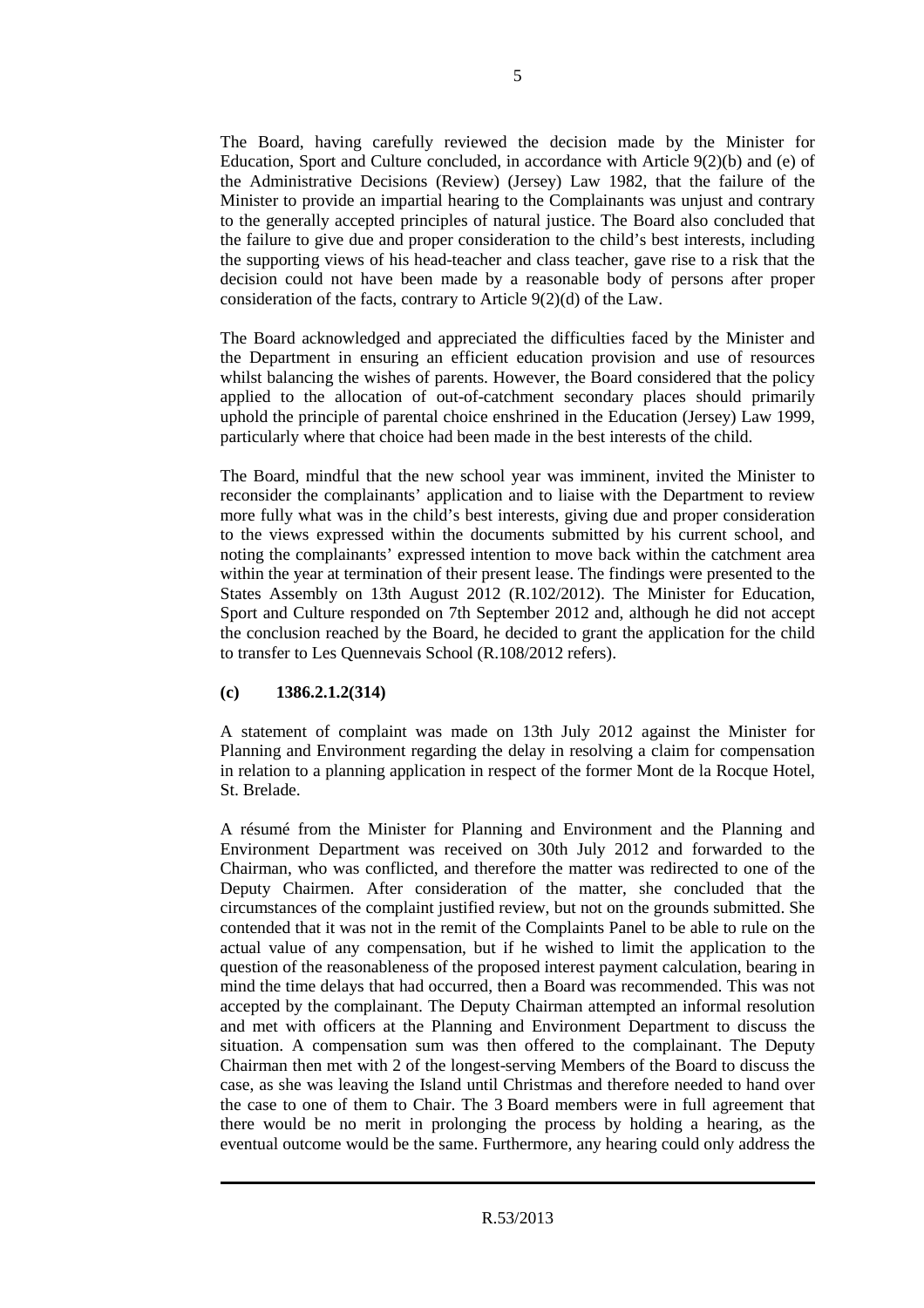issue of the reasonableness of the proposed interest payment calculation. A letter was sent on 21st November 2012 advising that the matter must end there. A States of Jersey Complaints Board could not be used as an appeal court. It is constituted to consider grievances relating to matters of administration. The developer's complaint in relation to this was heard by a previous Complaints Board who upheld the decision of the then Planning and Environment Committee to refuse the application.

The complainant has maintained a request for a hearing. The Deputy Chairman has now approached the Planning and Environment Department requesting information regarding how the compensation offer was calculated. The matter is ongoing.

# **(d) 1386.2.1(21)**

A statement of complaint was received on 2nd August 2012 relating to a decision of the Minister for Transport and Technical Services to remove the motorcycle parking bay on Commercial Buildings, St. Helier.

A résumé was received from the Minister for Transport and Technical Services on 21st August 2012 and the matter was referred to the Chairman.

Having considered the submission, the Chairmen decided that the circumstances did not justify review by a Complaints Board, and the complainant was advised of this outcome on 24th October 2012. The complainant requested that this decision be reviewed and the matter was referred to the Deputy Chairman, who concurred with the decision not to hold a hearing, but contacted the Department with the hope that the matter could be resolved informally.

# **(e) 1386.2.1.7(7)**

A statement of complaint was received on 2nd August 2012 relating to a decision of the Minister for Social Security to phase out Pension Books requiring monies to be paid directly into bank accounts.

A résumé was received from the Minister for Social Security on 17th August 2012 and sent to the Chairman. The Chairman determined that the matter did not justify a hearing as he considered that the Minister's decision to phase out pension books was not an administrative decision of a kind that was susceptible to review by a Complaints Board. It was also clear that the Social Security Department had offered the complainant various options to assist with his particular circumstance.

# **(f) 1386.2.2.1(315)**

A statement of complaint was received on 13th August 2012 relating to a decision of the Minister for Planning and Environment in respect of revised plans to install 2 PVC windows on the property known as Rosemount, Wellington Road, St. Saviour.

A résumé was received from the Minister for Planning and Environment on 22nd August 2012, and the matter was referred to the Chairman.

Having considered the submission, the Chairmen decided that the circumstances did not justify review by a Complaints Board and the complainant was advised on 12th September 2012. It was considered that the Planning application had been dealt with